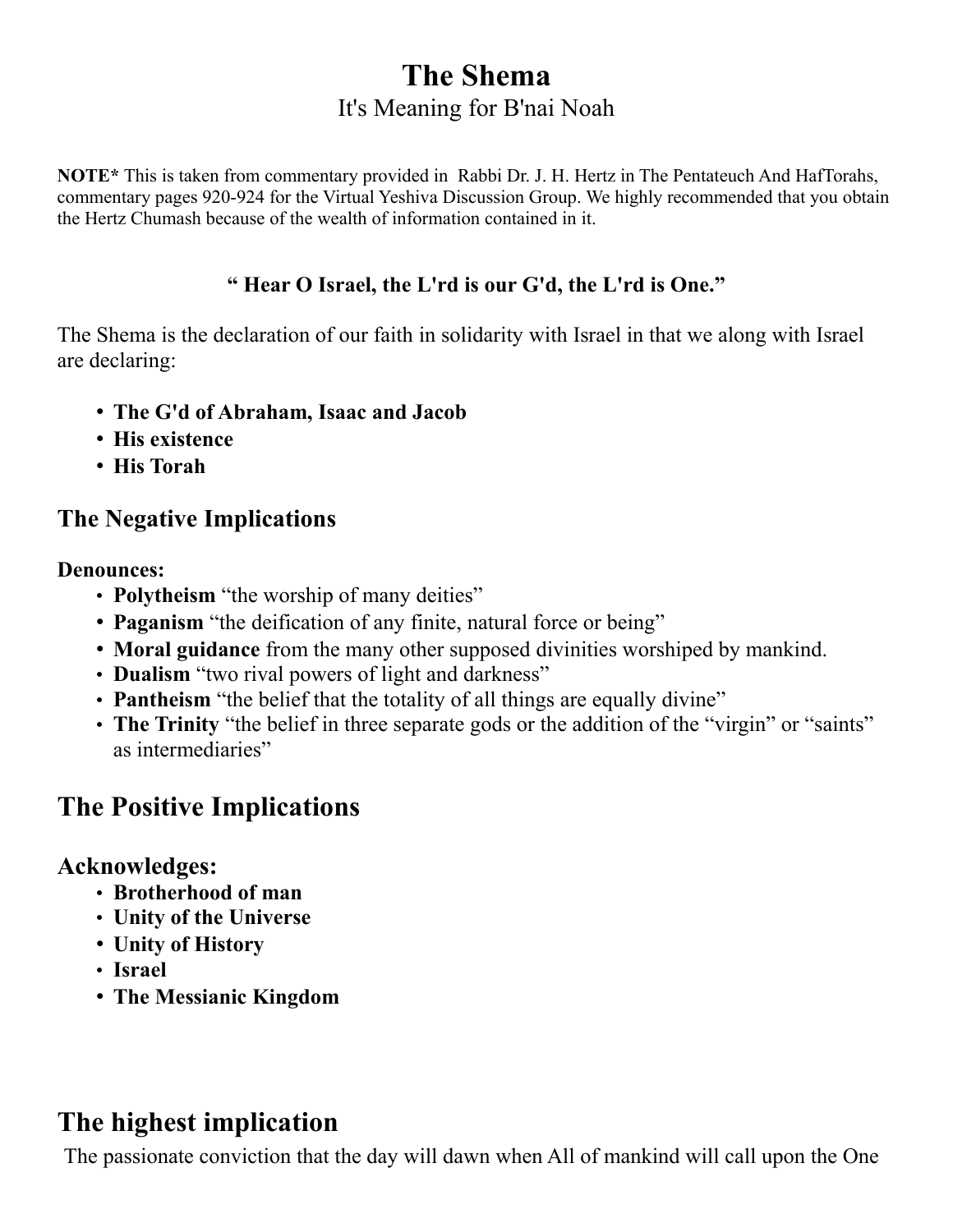and Only G'D, and all peoples will recognize that they are the children of ONE Father!

#### ◦ **Rashi comments:**

'He who is now our G'd and is not yet recognized by the nations as their G'd, will yet be the One G'd of the whole world. As it is written in **Zephaniah 3:9**

"I will turn to the peoples a pure language, that they may all call upon the name of the L'rd to serve Him with one consent"

and it is also said in **Zechariah 14:9**

"And the L'rd shall be King over all the Earth; in that day shall the L'rd be One and His name One".

According to Rav Hertz: "These two proof texts cited by Rashi foretell a time when there will be a transformation of spirit that will come over the peoples of the Earth." On page 922 in the Hertz Chumash, left column, paragraph 2 it further says "They are now only groping dimly after the True G'd, and stammering His praise. But the time will come when they shall adore Him with a full knowledge of Him; and with one consent (Lit. 'shoulder to shoulder', i.e. without any superiority of one over the other) The will form a universal chorus to chant His praise.'

◦ This prophecy foresees the time when the curse of Babel will be removed from the children of men, and the confusion of tongues will end.

And so,

The Shema "Hear O Israel, the L'rd is our G'd, the L'rd is One; *(Traditionally said in a whisper*) Blessed be His glorious Kingdom forever and ever!"

Teaches the Unity of the Creator, The unity of creation and the unity of ALL mankind. It is therefore appropriate for us as non-idolaters who attach ourselves to Israel by accepting Torah as it applies to us to also say the Shema in solidarity with Israel in anticipation of the coming Kingdom of G'd twice a Day as our own statement of faith and as a consistent reminder to live our lives according to His ways and to teach them to our children and those that G'd brings into our lives.

### **A couple of suggestions for the saying of the Shema in an appropriate way for B'nai Noah:**

#### **Deuteronomy 6:4-8**

"Hear O Israel, the L'rd is our G'd, the L'rd is One; *(the next statement is added by the Sages is traditionally said in a whisper) Blessed be His glorious Kingdom forever and ever!"*

And you shall love the L'rd your G'd with all your heart, and with all your soul and with all your might. And these words, which I command you this day, shall be upon your heart; and you shall teach them diligently unto your children, and (you) shall talk of them